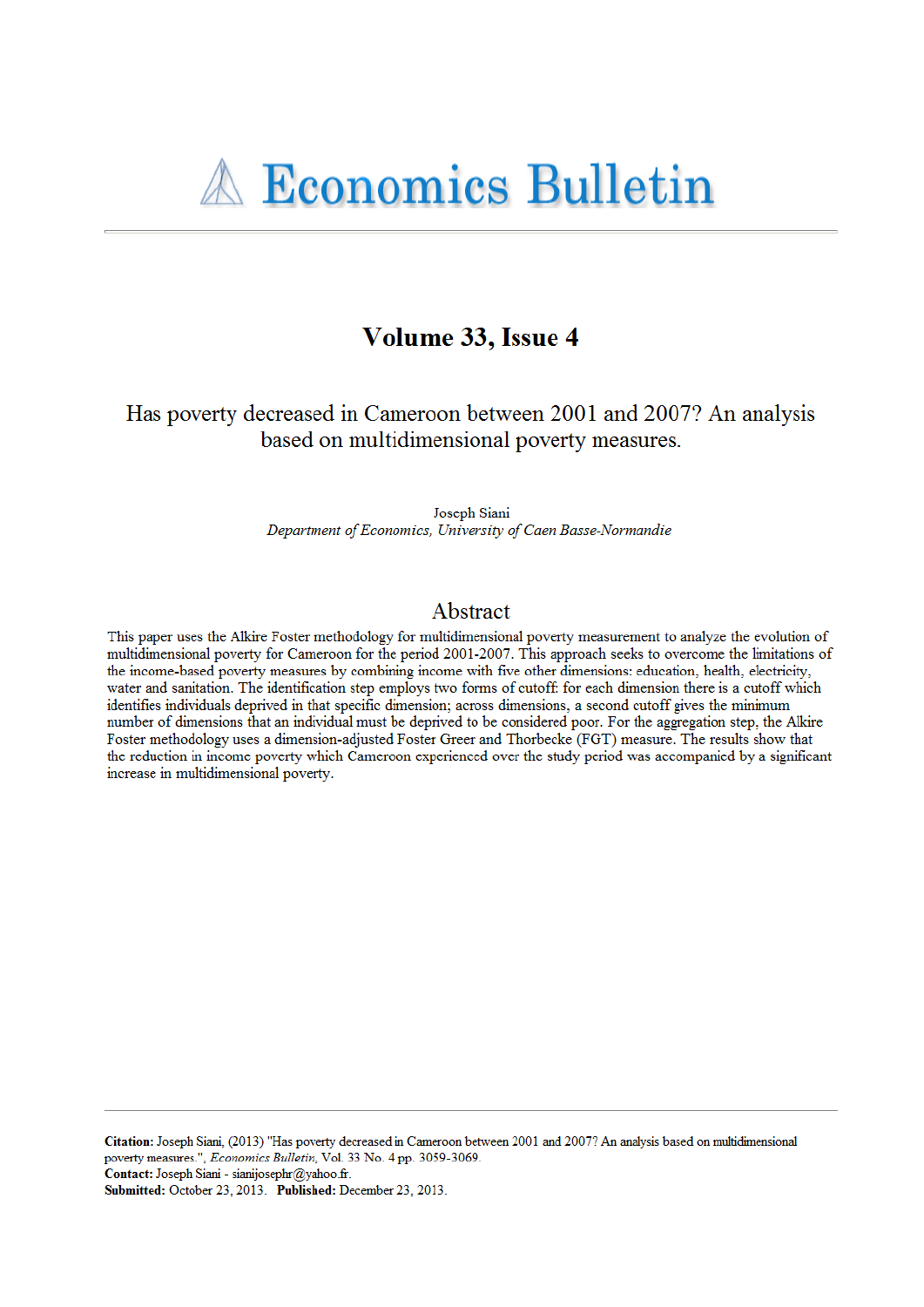## 1 Introduction

Several studies have concluded that income poverty has declined in Cameroon over the period 2001-2007<sup>1</sup>. However, this decline in income poverty does not seem to go hand in hand with the improvement of living conditions. Indeed, Cameroonians continue to believe in their majority that the situation has worsened over the same period (ECAM3). There is therefore a paradox which is worth discussing: on the one hand an increase in household consumption is accompanied by a reduction in income poverty and on the other hand, people have the strong feeling that the living conditions have deteriorated. This paradox can be explained by the fact that income is not the only determinant of well-being, there are other factors: education, health, housing quality, etc., which can affect the quality of life. Therefore, it could be interesting to see whether the findings would hold if the monetary analysis were complemented by a multidimensional analysis. The aim of this paper is to apply the Alkire Foster methodology (henceforth, AF) to analyse the evolution of multidimensional poverty for Cameroon for the period 2001-2007 using data from the 2001 and 2007 Living Standard Surveys (ECAM2 and ECAM3). The Millenium Development Goals discourse has provided a framework for the selection of our six dimensions. These dimensions include income, education, health, electricity, water and sanitation. Using equal weights and a cutoff  $k = 3$ , we find that the decline in income poverty has been accompanied by an important increase of multidimensional poverty.

The rest of the paper proceeds as follows. Section 2 describes the AF methodology in detail. Section 3 describes the data, the dimensions used and the cutoffs applied. Section 4 discusses the main empirical findings while a final section concludes.

# 2 Methodology

Alkire and Foster (2007, 2009) suggest a counting approach which follows the method of aggregation proposed by Foster, Greer, and Thorbecke (1984) in the sense that it is built on the same family of measures. This family satisfies a range of useful properties. A key property for policy is decomposability, which allows the index to be broken down by population subgroups (such as region or ethnicity) to show the characteristics of multidimensional poverty for each group. Furthermore, it can be unpacked to reveal the dimensional deprivations contributing most to poverty for any given group, which is

<sup>1</sup>Studies by the Cameroon's National Institute of Statistics (NIS) and the World Bank concluded that the incidence of poverty has declined from 40.2 per cent in 2001 to 39.9 percent in 2007. They further observed that other poverty indicators have shown a similar trend. Thus, the depth of poverty decreased from 12.8 percent to 12.3 percent and the severity of poverty decreased from 5.6 percent to 5 percent. We have to note that while the Incidence of poverty (headcount index) is the share of the population whose income or consumption is below the poverty line, the Depth of poverty (poverty gap) provides information regarding how far off households are from the poverty line. In other words, the Depth of poverty gives the total resources needed to bring all the poor to the level of the poverty line. As for Poverty severity (squared poverty gap), it takes into account not only the distance separating the poor from the poverty line (the poverty gap), but also the inequality among the poor. That is, a higher weight is placed on those households who are further away from the poverty line.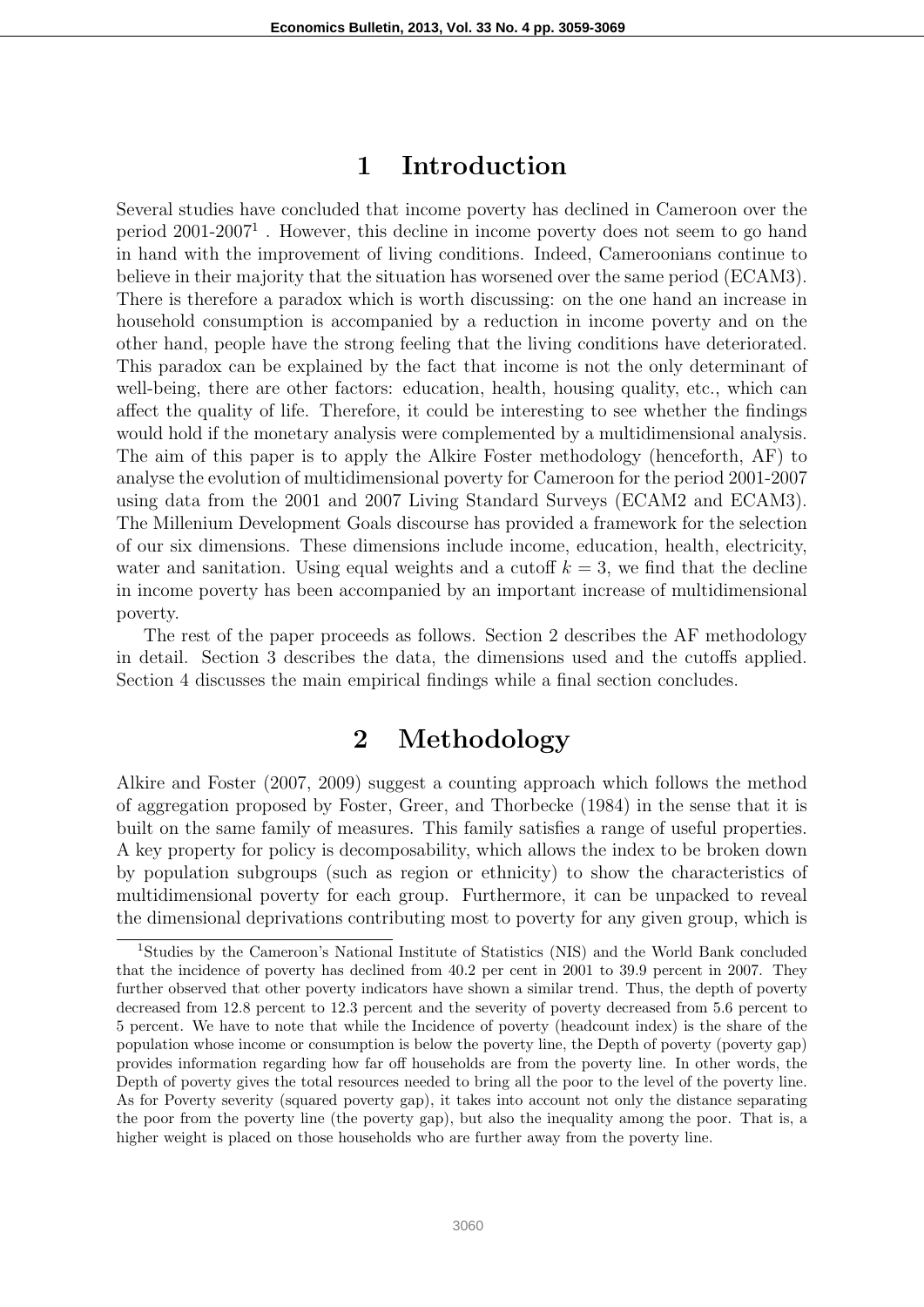particularly useful for policy targeting. To identify the poor, the AF method uses two forms of cutoffs: for each dimension there is a cutoff which identifies individuals deprived in that specific dimension; across dimension, a second cutoff gives the minimum number of dimensions that an individual must be deprived to be considered poor.

#### 2.1 Notation

Consider a population of *n* individuals. Let  $d \geq 2$  be the number of dimensions. Dimensions might relate to income, health, education, or housing. Let  $x = [x_{ij}]$  the  $n \times d$ matrix of achievements, where  $x_{ij}$  is the achievement of individual  $i(i = 1, \ldots, n)$  in dimension  $j(j = 1, \ldots, d)$ . x is of the following form:

```
\sqrt{ }\overline{\phantom{a}}x_{11} . x_{1j} . x_{1d}. . . . .
x_{i1} . x_{ij} . x_{id}. . . . .
x_{n1} . x_{nj} . x_{nd}\setminus\begin{array}{c} \hline \end{array}
```
Let  $z > 0$  be the cutoff below which a person is considered to be deprived in dimension  $j$ , and let z be a row vector of dimension-specific cutoffs. The first step for measuring the poverty is to identify who is poor.

#### 2.2 Identification

For simplicity we assume that all dimensions are equally weighted.<sup>2</sup> Suppose that a matrix of deprivations  $x^0 = [x_{ij}^0]$  is derived from x as follows: for all i and j,

$$
x_{ij}^0 = \begin{cases} 1 & \text{if } x_j < z_j \\ 0 & \text{otherwise.} \end{cases}
$$

For example,  $x_{ij}^0 = 1$  means that individual i is deprived in dimension j and  $x_{ij}^0 = 0$ that individual *i* is not. By summing each row of  $x^0$ , we obtain a column vector c of deprivation counts counting  $c_i$  the number of deprivation suffered by individual i.

For identifying, consider the identification function  $\rho(x_i; z)$  such that

<sup>&</sup>lt;sup>2</sup>The AF methodology is flexible in assigning different weights to various dimensions, depending on their relative importance. However, our study treats all dimensions equally in the sense that the same weight (one) is assigned to each dimension. The reason for this is that we believe that for Cameroon, none of the chosen dimensions is more important than the others. It may happen that some of the dimensions are more important than others. In that case, the measures should be obtained by assigning different weights to different dimensions. The weights may be assumed to reflect the importance a policy maker attaches to alternative dimensions in a poverty alleviation proposal.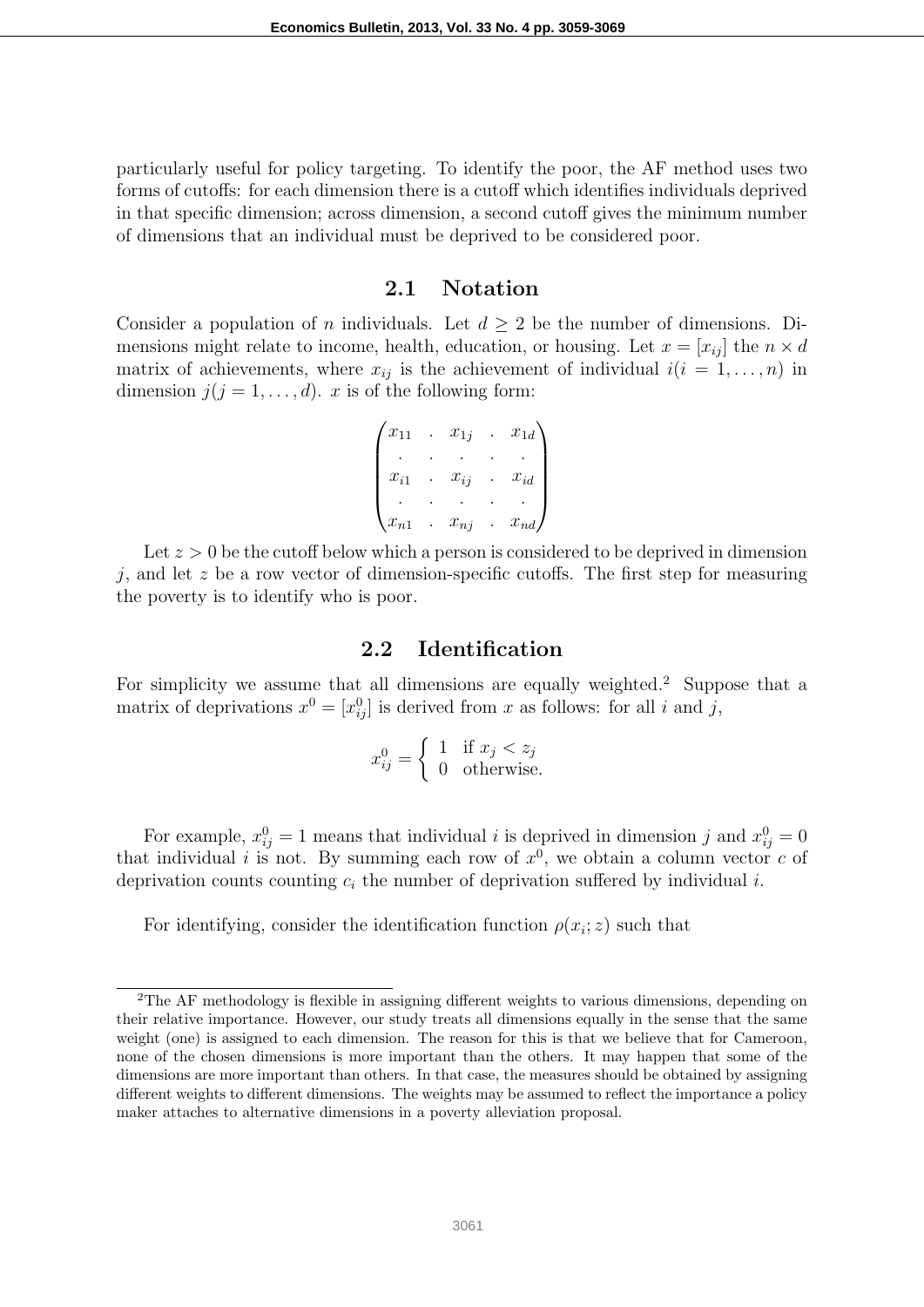$\rho(x_i; z) = \begin{cases} 1 & \text{if individual } i \text{ is multidimensionally poor} \\ 0 & \text{if not} \end{cases}$ 0 if not.

(1)

Let k be the cutoff<sup>3</sup>. An individual i will be considered poor or  $\rho_k(x_i; z) = 1$  if  $c_i \geq k$ .  $\rho(x_i; z)$  is the identification function relating to the cutoff k. The equation (1) could be rewritten:

$$
\rho(x_i; z) = I(c_i \ge k) \begin{cases} 1 & \text{if } c_i \ge k \\ 0 & \text{if not.} \end{cases}
$$
\n(2)

 $I(c_i \geq k)$  is the standard indicator function taking the value 1 if the expression in brackets holds and the value 0 if not.

#### 2.3 Multidimensional poverty measures

Let  $M(x; z)$  be the class of multidimensional poverty measures suggested by Alkire and Foster (2007). An informative partial index is the headcount ratio. Let  $q_k$  be the number of poor identified according to the thresholds vector  $z$  and the cutoff  $k$ , the headcount ratio  $H$  is following:

$$
H = \frac{q_k}{n} \tag{3}
$$

With  $q_k = \sum_{i=1}^n \rho_k(x_i; z) = \sum_{i=1}^n I(c_i \geq k)$ 

This is simply the fraction of the population that is multi-dimensionally poor.

The share of possible deprivations suffered by a poor individual  $i$  is given by:

$$
\bar{c}(k) = \frac{1}{d} [c_i \rho_k(x_i; z)] \tag{4}
$$

And the average deprivation share across the poor by

<sup>&</sup>lt;sup>3</sup>The cutoff k like the income poverty line is always slightly arbitrary, therefore the only way for us to justify a certain cutoff was to make sure the results were always reasonable and check the cutoffs in the neighborhood to make sure we didn't have any knife-edge results. Thus later in this paper we provide a robustness check for different values of  $k$  and show that no matter the cutoff  $k$ , results are unchanged.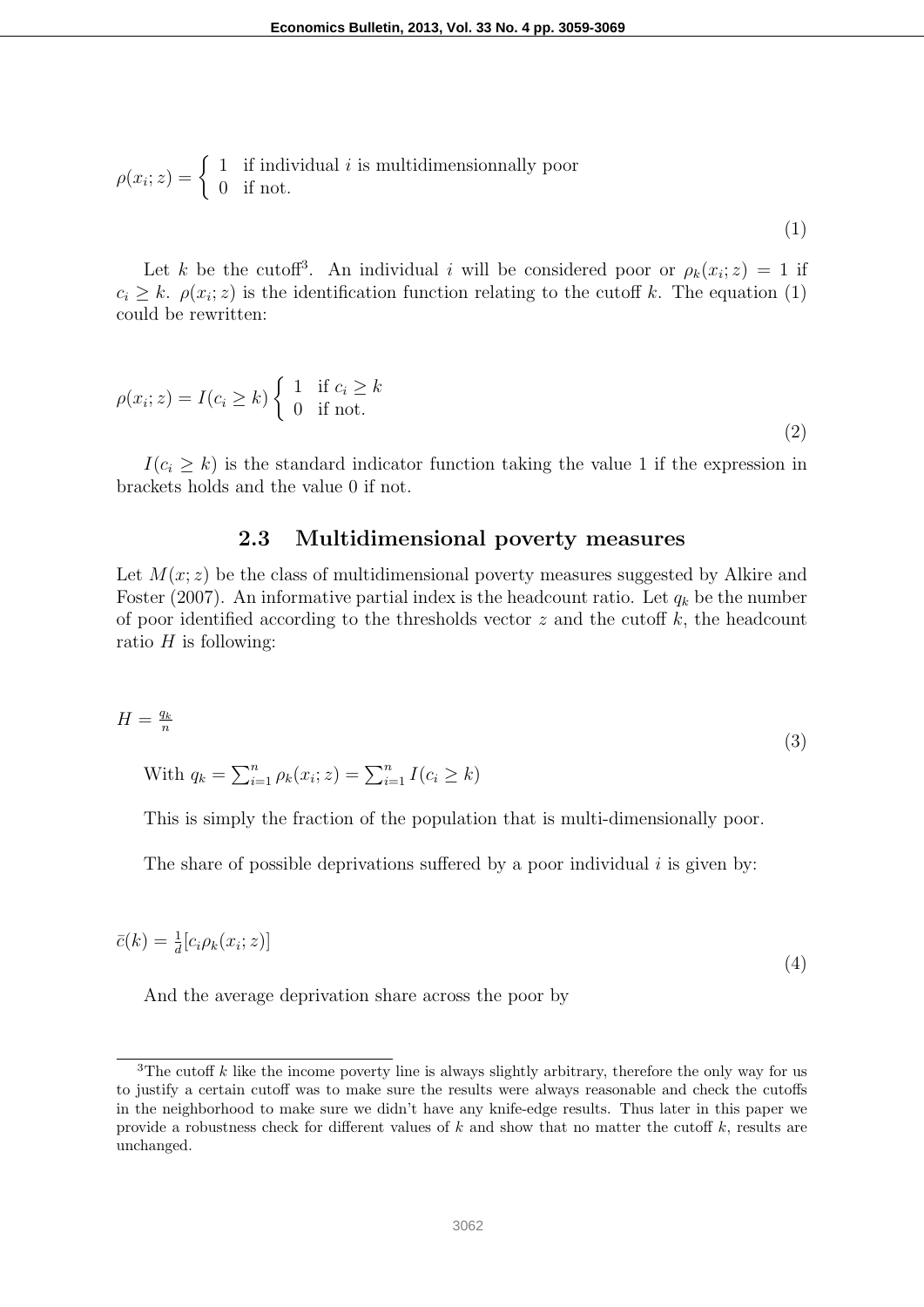$$
A = \frac{1}{q_k d} \sum_{i=1}^{n} c_i \rho_k(x_i; z)
$$
\n
$$
(5)
$$

The first measure proposed by Alkire Foster  $(2007)$  combines H and A to obtain an expression satisfying the dimensional monotonicity (unlike  $H$ ). The new measure  $M_0$ called adjusted headcount ratio is given by:

$$
M_0 = HA = \frac{1}{nd} \sum_{i=1}^{n} c_i \rho_k(x_i; z)
$$
\n(6)

A useful property satisfied by this measure is decomposability. Suppose that  $n$ -size population is divided for example into two mutually exclusive subgroups of sizes  $n_1$  and  $n_2$  respectively. It is such a case when one considers urban and rural populations. The two subgroups are respectively represented by two matrices of achievements  $x_1$  and  $x_2$ . Then we have:

$$
M(x; z) = \frac{n_1}{n} M(x; z) + \frac{n_2}{n} M(x; z)
$$
\n(7)

# 3 Choosing dimensions and deprivation cutoffs

To estimate multidimensional poverty in Cameroon we use data from the 2001 and the 2007 surveys (ECAM2 and ECAM3). From both surveys, we are able to get information on six aspects of people's living standard. These dimensions span their income level, their education, their health, their sanitation, their access to electricity and their access to water. For the income dimension, the poverty line used is the official one given by the National Institute of Statistics (NIS). For all the other dimensions, the thresholds that we have used are the basic minimum that a person should have. Most of the time, the cutoff just divides the population into two groups: people who are deprived in the dimension and those who are not<sup>4</sup>.

1. Income: The household final consumption expenditure per capita is included as a dimension of poverty. The household final consumption expenditure is the market value of all goods and services including food, clothing, and housing, purchased by

<sup>&</sup>lt;sup>4</sup>While the dimensions here may seem arbitrary, they correspond to the MDG goals. For the question of how to select capabilities or dimensions for evaluation, see Sen (1992, 1993, 2004a, 2004b), Atkinson et al. (2002), Robeyns (2005) and Alkire (2002, 2008). In an extensive review of literature on the selection of dimensions and indicators, Alkire finds researchers justifying their selection of indicators on the basis of up to five criteria (Alkire 2007). These criteria are as follows: 1) data availability and adequacy; 2) normative assumptions based upon theoretical frameworks; 3) public discussions; 4) deliberative participation; and 5) empirical analysis.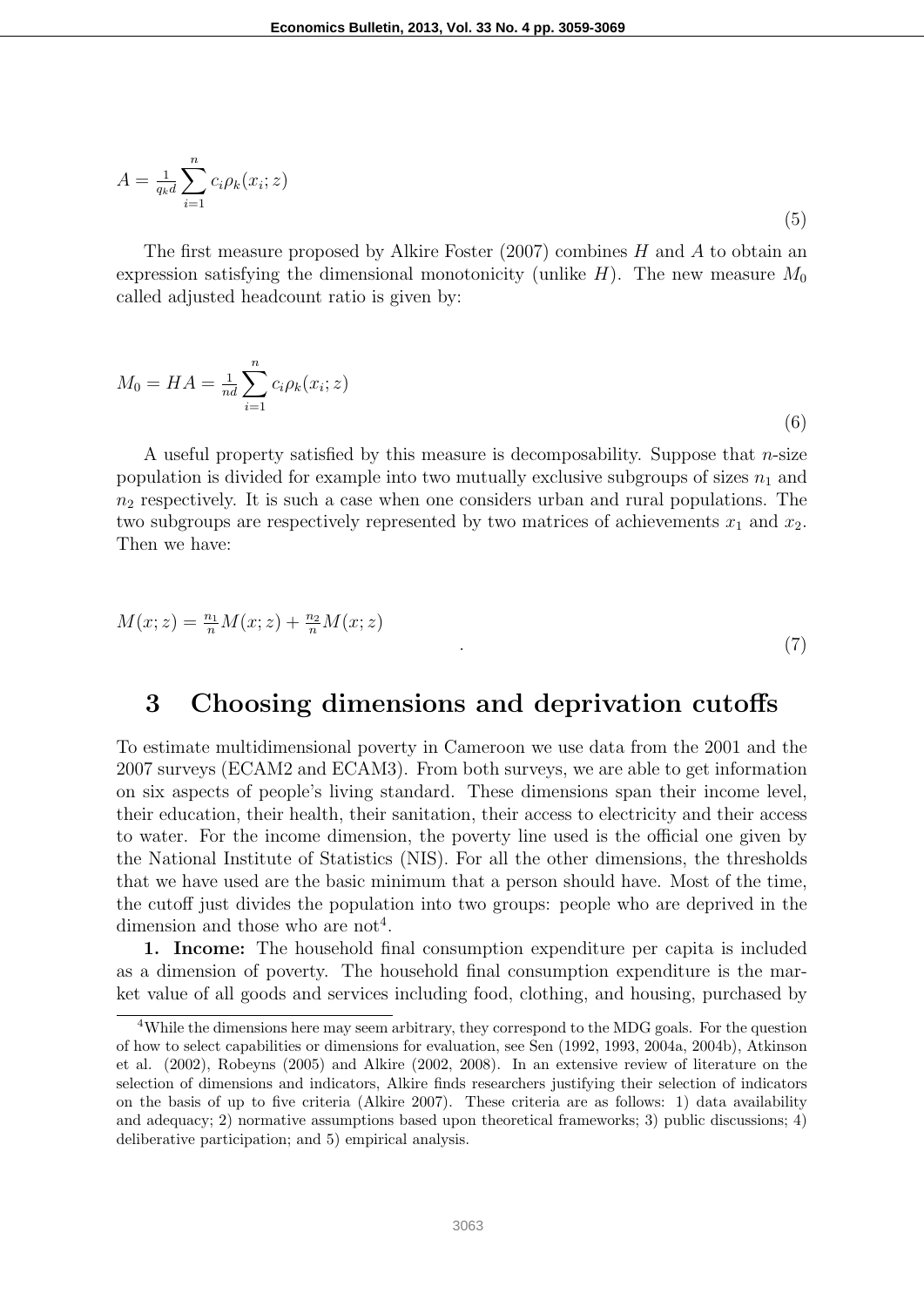the household. This dimension corresponds to MDGs Goal 1 (Eradicating poverty and hunger). **Cutoff point:** Using Cameroon's official poverty line for the year 2007, households with adult equivalent per capita consumption below 269448FCFA (411euros) are considered deprived in this dimension.

2. Educational attainment: Access to universal primary education is Goal 2 of the MDGs that Cameroon is committed to achieving by 2015. It is therefore pertinent to include education as a dimension of poverty. Cutoff point: A household is declared deprived in education if none of its members has attained at least a primary education. Because the unit of analysis is the household, all household members are considered non-deprived if at least one person has completed primary education<sup>5</sup>.

3. Health: Consultation acts as a proxy for the health status. Indeed, in Cameroon, people sometimes cannot afford to go to hospital when they are ill<sup>6</sup>. Yet, it is crucial to consult a doctor or a chemist to recover from disease. This dimension which corresponds to different MDGs goals (4, 5, 6) identifies the persons the household consulted when they were ill. **Cutoff point:** A household is declared deprived in this dimension if any household member did not consult one of the following persons during illness: doctor, chemist, nurse.

4. Sanitation: Access to proper sanitation facilities can prevent the spread of diseases like diarrhea and malaria. It is therefore an important dimension of the wellbeing of households. Access to improved sanitation is also part of MDG's Goal 7 (ensure environment sustainability). Cutoff points: A household is declared deprived if it does not have access to flushing toilets but has the following types of toilet facilities: a) none; b) pit latrine; c) bucket toilet; d) use field.

5. Drinking water: Diarrhea, often due to unsafe drinking water, is one of the leading causes of childhood deaths in Cameroon. Several communicable diseases, such as Hepatitis are spread through unsafe drinking water. Moreover, Since Cameroon is continually riddled with water shortages, access to drinking water cannot be taken for granted. In addition, increased access to safe drinking water is part of the MDG's Goal 7 (ensure environment sustainability). Cutoff points: A household is declared deprived in this dimension if its primary source of drinking water is anything other than tap water or bottled water.

6. Electricity: Electricity allows lighting, which in turn allows people to be independent during the night time. It also enables a wide range of work and leisure activities ranging from refrigeration, sewing, and so forth. Increasing the access to electricity (especially in rural areas) will not only improve the living conditions of the rural population but it will also reduce the proportion of the population using solid fuels improving the quality of the air. This dimension indirectly corresponds to MDG's Goal 7 (ensure environment sustainability). Cutoff points: A household is declared deprived in electricity if it does not have access to electricity.

<sup>&</sup>lt;sup>5</sup>This variable follows the idea of effective literacy of Basu and Foster (1998) that all household members benefit from the abilities of a literate person in the household, regardless of each person's actual level of education.

<sup>6</sup>One person in four still has recourse to traditional medicine or to drug hawkers for consultation.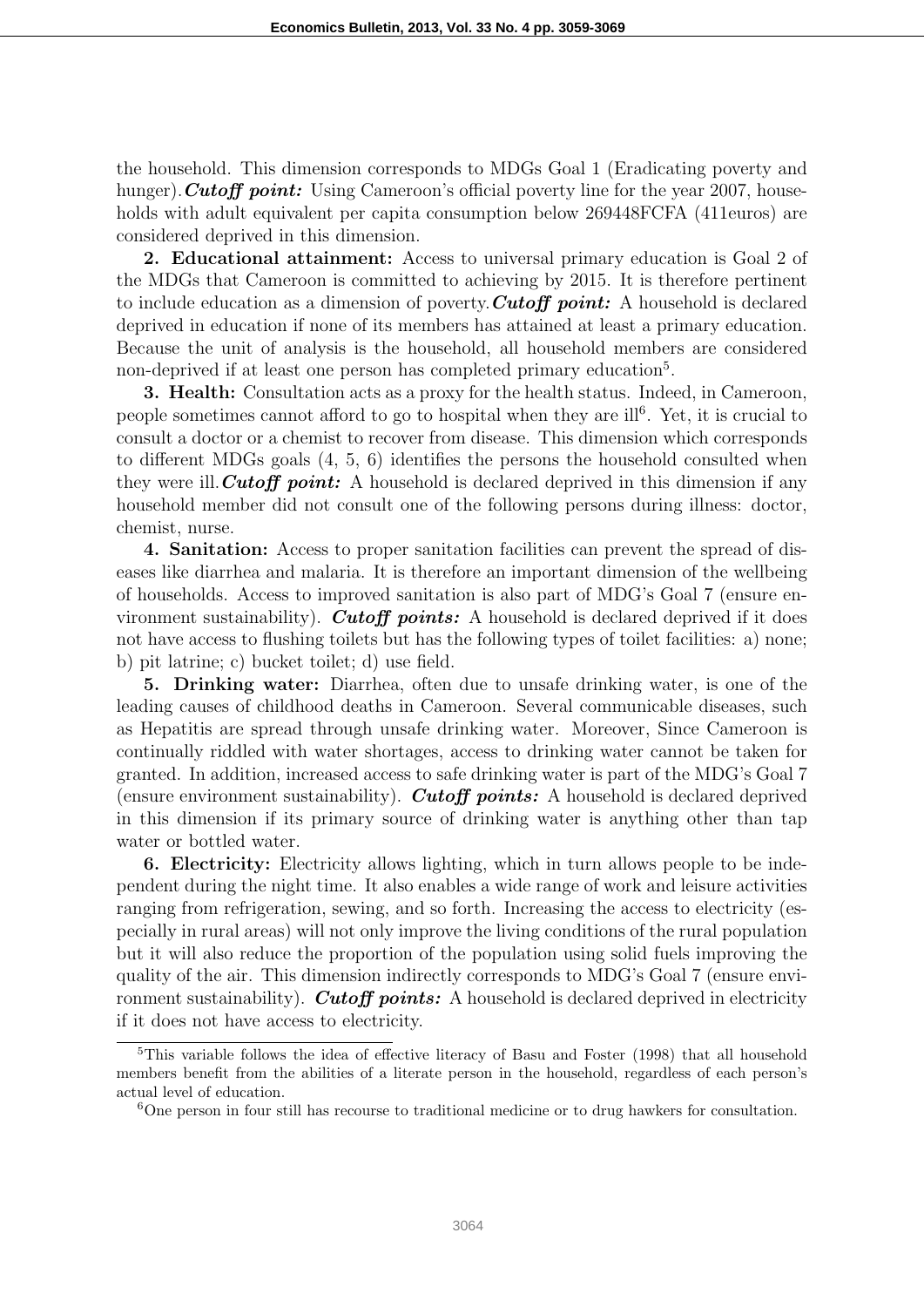### 4 Results

Figure 1 shows the percentage change of households deprived in each of the six dimensions. We can notice that except for the dimensions "income" (40.2 - 39.9 percent) and "education" (75.7-72.8 percent) for which the percentage of deprived households has decreased, the deprivation in all other dimensions has increased critically between 2001 and 2007. Deprivation in health dimension has experienced the most important increase, from 19.1 percent in 2001 to 69.4 per cent in 2007. At the regional level, the result is the same. In fact, no region has improved its performance in the "health" dimension. The dimensions "water" (24-27.1 percent), "electricity" (52.4-54.7 percent) and "sanitation" (92.8-93.2 percent) experienced a rather moderate degradation.

Table 1 presents the multidimensional measures H and  $M_0$ , evaluated using six dimensions equally weighted and  $k = 3$ . Table 1 also gives the percentage contribution of each region to the multidimensional measures for 2001. Table 2 gives the same information for 2007. The results suggest a significant deterioration of the living conditions of Cameroonian households. Indeed, multidimensional poverty headcounts measured in Cameroon in 2001 and 2007 are respectively 61.3 percent and 71.1 percent. In other words, in 2001, 61.3 percent of households in Cameroon were multidimensionally poor against 71.1 percent in 2007. These results show that the reduction of income poverty has been accompanied by a significant increase in multidimensional poverty. However, if the multidimensional poverty increased globally, large disparities appear in the regions of the country. In order to capture differences in multidimensional poverty measures, we turn to their breakdown at the regional level.

Douala is the city with the highest increase in multidimensional poverty. Indeed, the multidimensional poverty which affected 15.3 percent of the population of Douala in 2001, almost doubled to stand at 29.8 per cent in 2007. This situation is paradoxical because Douala is not only the richest city in the country, but it is also the city which experienced a large decline in national income poverty over the same period (10.3 to 5.5 percent)<sup>7</sup>. Like in Douala, the situation in Yaounde is paradoxical. Indeed, while the incidence of income poverty fell by 55 percent between 2001 and 2007, the incidence of multidimensional poverty has increased by 46 percent over the same period<sup>8</sup>.

Comparing the evolution of poverty among the 10 regions allows some comments. The Southwest, with a 33 percent increase in multidimensional poverty is the region which experienced the largest increase, followed by the Littoral region with a 26.3 percent increase. In contrast, the poorest regions income-wise which are the Far North and the North recorded the lowest increase in multidimensional poverty: 1.5 percent and 4 percent respectively. These results reflect the fact that people who are income-poor are not always the same who lack access education, health, water, electricity and proper sanitation. Monetary poverty thus appears to significantly misidentify deprivations in other dimensions. In terms of policy implication, these findings suggest that by only focusing on income poverty, people who are deprived in other dimensions may be excluded. The  $M_0$  estimates follow the same trend as the  $H$ . Finally, we note

<sup>7</sup>For this comparison we use the Cameroon's official income poverty.

<sup>8</sup>Douala is the economic capital and Yaounde is the political capital.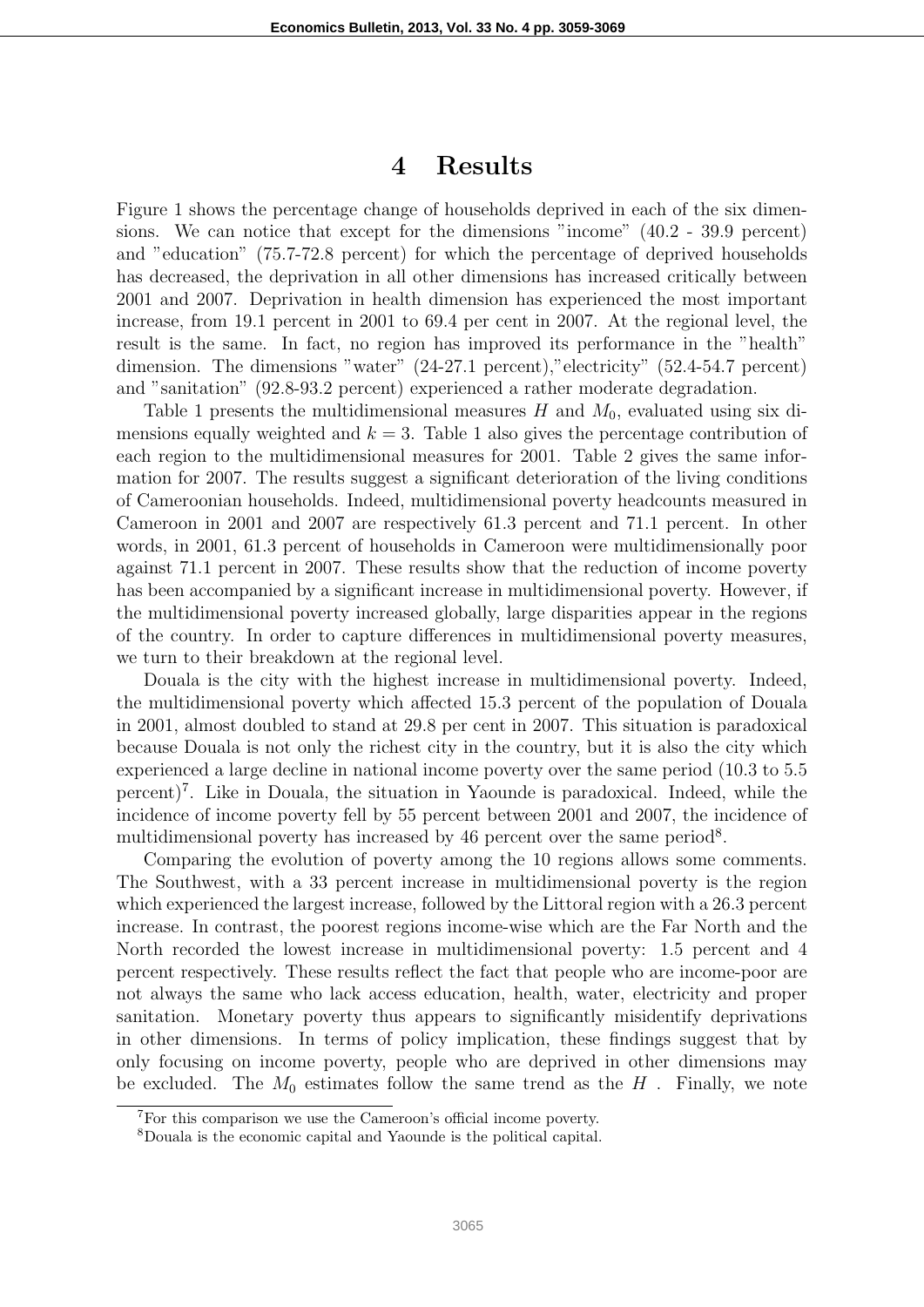that on average, Cameroonians experienced more deprivation in 2007 than in 2001 . Indeed, in 2001, multidimensionally-poor Cameroonians were deprived on average in 67.2 dimensions and in 2007 they were deprived on average in 72.9 dimensions .

The results shown previously were reported for the value of  $k = 3$ . In particular, we saw that unlike income poverty which has declined, multidimensional poverty was higher in 2007 than in 2001. One can wonder whether the results would change for different  $k$ cutoffs. Table 3 and Fig. 2 report  $M_0$  levels for  $k = 1, 2, 3, 4, 5, 6$  and shows that the ranking of the two years. Indeed, each curve in Fig. 1 describes the poverty level for each year when  $k$  is varied. Dominance is then possible between the two regions when any curve lies above or below another for all possible values of k. When two curves cross, there is no possibility of dominance. In Fig. 2, dominance relation exists between 2001 and 2007 since the curves never intersect.

# 5 Conclusion

Basing on the Alkire-Foster methodology, this paper has analysed the evolution of multidimensional poverty for Cameroon for the period 2001-2007 using data from the 2001 and 2007 Living Standard Surveys (ECAM2 and ECAM3). The Millenium Development Goals discourse has provided a framework for the selection of our six dimensions: income, education, health, electricity, water and sanitation.

Using equal weighs, we found that except for dimensions "income" (40.2 - 39.9 percent) and "education" (75.7-72.8 percent) for which the percentage of deprived households has decreased, the deprivation in all other dimensions has increased between 2001 and 2007. Furthermore, with a cutoff  $k = 3$ , we have found that the reduction of income poverty has been accompanied by an important increase in multidimensional poverty. Indeed, multidimensional poverty indices measured in Cameroon in 2001 and 2007 are respectively 61.3 percent and 71.1 percent.

We also found that the 2 richest cities, Douala and Yaounde which experienced a large decrease in the income poverty between 2001 and 2007 experienced a critical increase in multidimensional poverty over the same period. Indeed, the multidimensional poverty which affected respectively 15.3 percent and 16.1 percent in both cities in 2001 increased to stand at 29.8 per cent and 29.9 per cent in 2007.

We have finally tested the robustness by varying  $k$  and we could conclude that our results did not change for different values of k.

The main result of this paper suggests that income-based poverty measures will necessarily lead to only a partial understanding of poverty, and therefore to unfocused or ineffective poverty reduction programs. They fail to capture many aspects of deprivation, including lack of access to education, water, electricity and proper sanitation. Consequently the policy recommendations from such traditional analysis only plead for transfer policies that alleviate poverty in the short-term (Fusco 2003), whilst leaving structural socio-economic policies that could break the inter-generational reproduction mechanism of poverty in the long-term (Dagum 2002). These limitations of incomebased poverty measures clearly highlight the strong need for a broader definition of poverty that widens the concept of poverty to reflect, for instance, aspects of well-being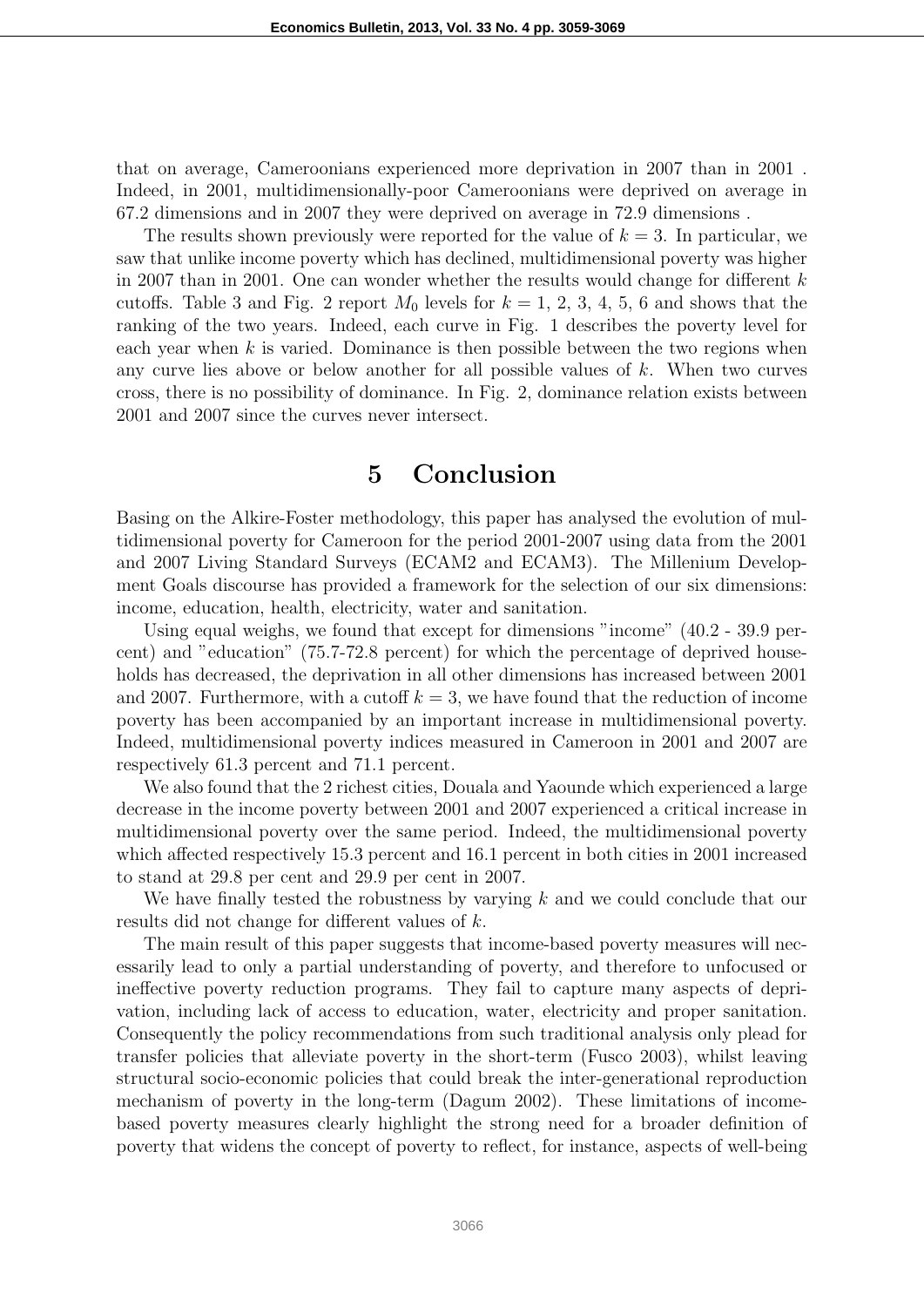not captured fully by income or consumption alone.

# Tables and figure

Table 1: Multidimensional poverty measures for 2001 by regions  $(k = 3)$ 

|           | 2001 |                  |       |                  |      |  |
|-----------|------|------------------|-------|------------------|------|--|
| Regions   | Н    | $%$ contribution | $M_0$ | $%$ contribution | А    |  |
| Douala    | 15.3 | 0.3              | 0.082 | 0.3              | 53.6 |  |
| Yaounde   | 16.1 | 0.7              | 0.086 | 0.5              | 53.4 |  |
| Adamawa   | 83.1 | 2.6              | 0.564 | 2.6              | 67.9 |  |
| Centre    | 61.3 | 4.5              | 0.373 | 4.1              | 60.8 |  |
| East      | 77.2 | 4.3              | 0.533 | 4.5              | 69   |  |
| Far North | 93.6 | 23.2             | 0.702 | 26               | 75   |  |
| Littoral  | 46.5 | 3.7              | 0.269 | 3.2              | 57.8 |  |
| North     | 87.9 | 11.9             | 0.662 | 13.4             | 75.3 |  |
| Northwest | 71.8 | 17.3             | 0.472 | 17.1             | 66.2 |  |
| West      | 59.7 | 16.7             | 0.358 | 15               | 60   |  |
| South     | 51.3 | 4.5              | 0.297 | 3.9              | 57.9 |  |
| Southwest | 49   | 10.3             | 0.296 | 9.3              | 60.4 |  |
| Cameroon  | 61.3 | 100              | 0.412 | 100              | 67.2 |  |

Table 2: Multidimensional poverty measures for 2007 by regions  $(k = 3)$ 

|           | 2007 |                |       |                  |                  |  |
|-----------|------|----------------|-------|------------------|------------------|--|
| Regions   | H    | % contribution | $M_0$ | $%$ contribution | $\boldsymbol{A}$ |  |
| Douala    | 29.8 | 0.6            | 0.158 | 0.4              | 53               |  |
| Yaounde   | 29.9 | 1.2            | 0.159 | 0.9              | 53.2             |  |
| Adamawa   | 86.8 | 2.8            | 0.678 | 3                | 78.1             |  |
| Centre    | 74.8 | 4.7            | 0.475 | 4.1              | 63.5             |  |
| East      | 86.7 | 4.2            | 0.704 | 4.6              | 81.2             |  |
| Far North | 95   | 21.2           | 0.8   | 24               | 86               |  |
| Littoral  | 63.1 | 3.2            | 0.383 | 2.6              | 84.2             |  |
| North     | 91.6 | 14.8           | 0.774 | 17.2             | 84.5             |  |
| Northwest | 82.3 | 15.4           | 0.584 | 15               | 71               |  |
| West      | 65.5 | 14.2           | 0.407 | 12.1             | 62.1             |  |
| South     | 55.7 | 4.1            | 0.335 | 3.4              | 60.1             |  |
| Southwest | 73   | 13.6           | 0.474 | 12.1             | 64.9             |  |
| Cameroon  | 71.1 | 100            | 0.518 | 100              | 72.9             |  |

Table 3:  $\mathcal{M}_0$  values for different values of  $k$ 

|               | $k=1$   $k=2$   $k=3$   $k=4$   $k=5$   $k=6$ |      |                 |  |
|---------------|-----------------------------------------------|------|-----------------|--|
|               | 2001   50.5   48.3   41.2   30.8   16.4   3.6 |      |                 |  |
| $2007$   59.5 | $58.1 \mid 51.8$                              | 41.5 | $29.5 \pm 14.8$ |  |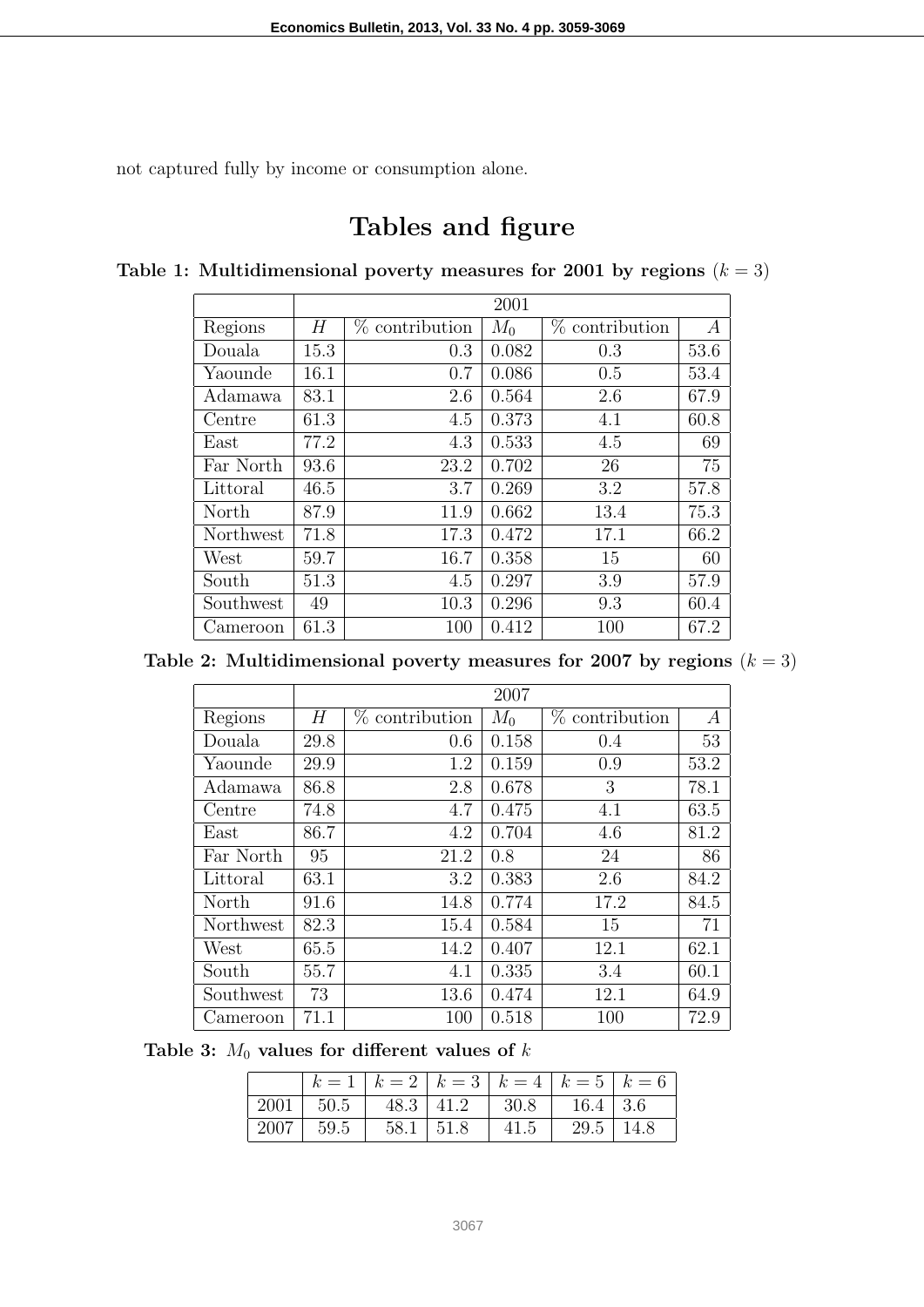

Figure 1: Percentage of households deprived in various dimensions in 2001 and 2007

Figure 2:  $M_0$ Dominance